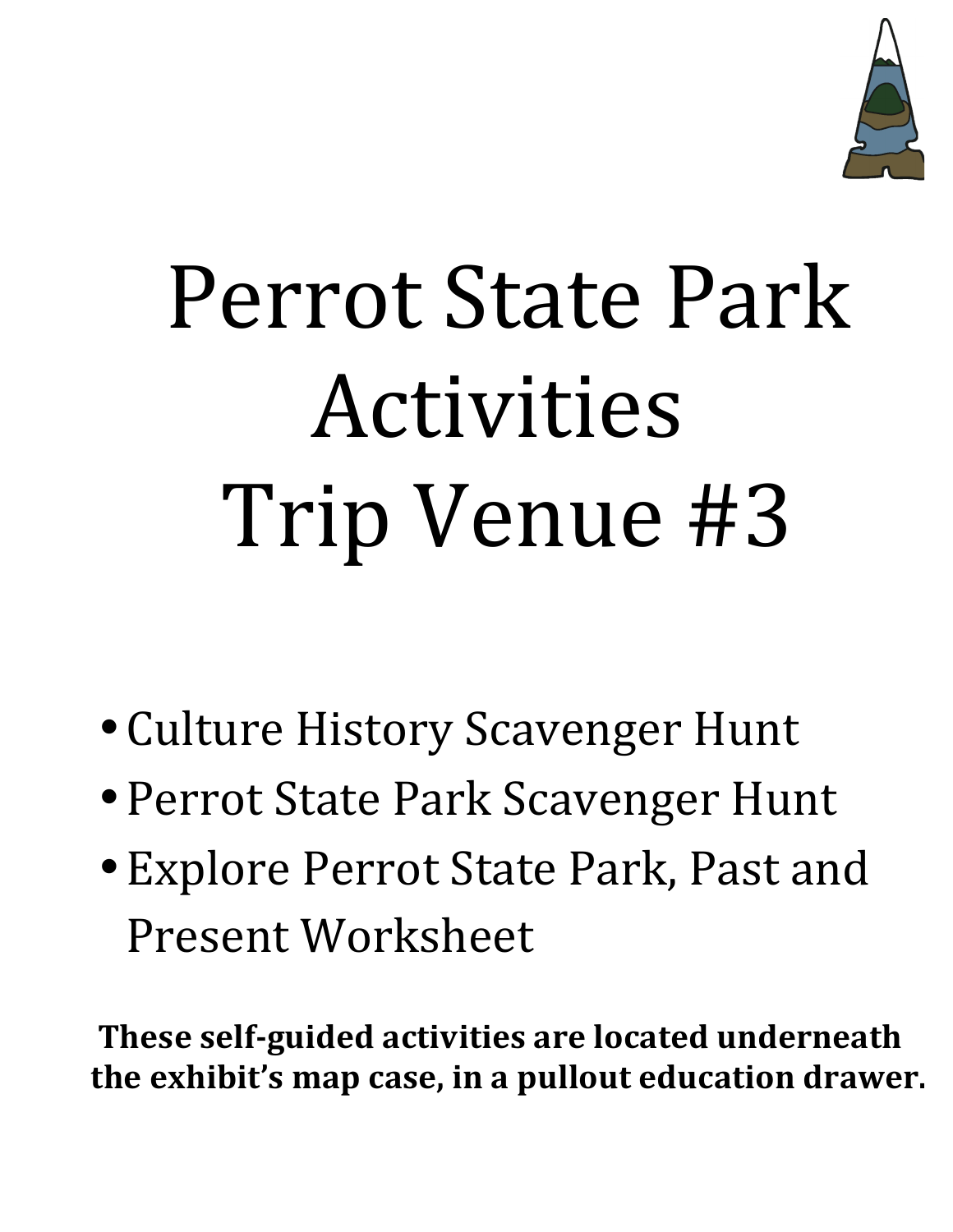## Culture History Scavenger Hunt

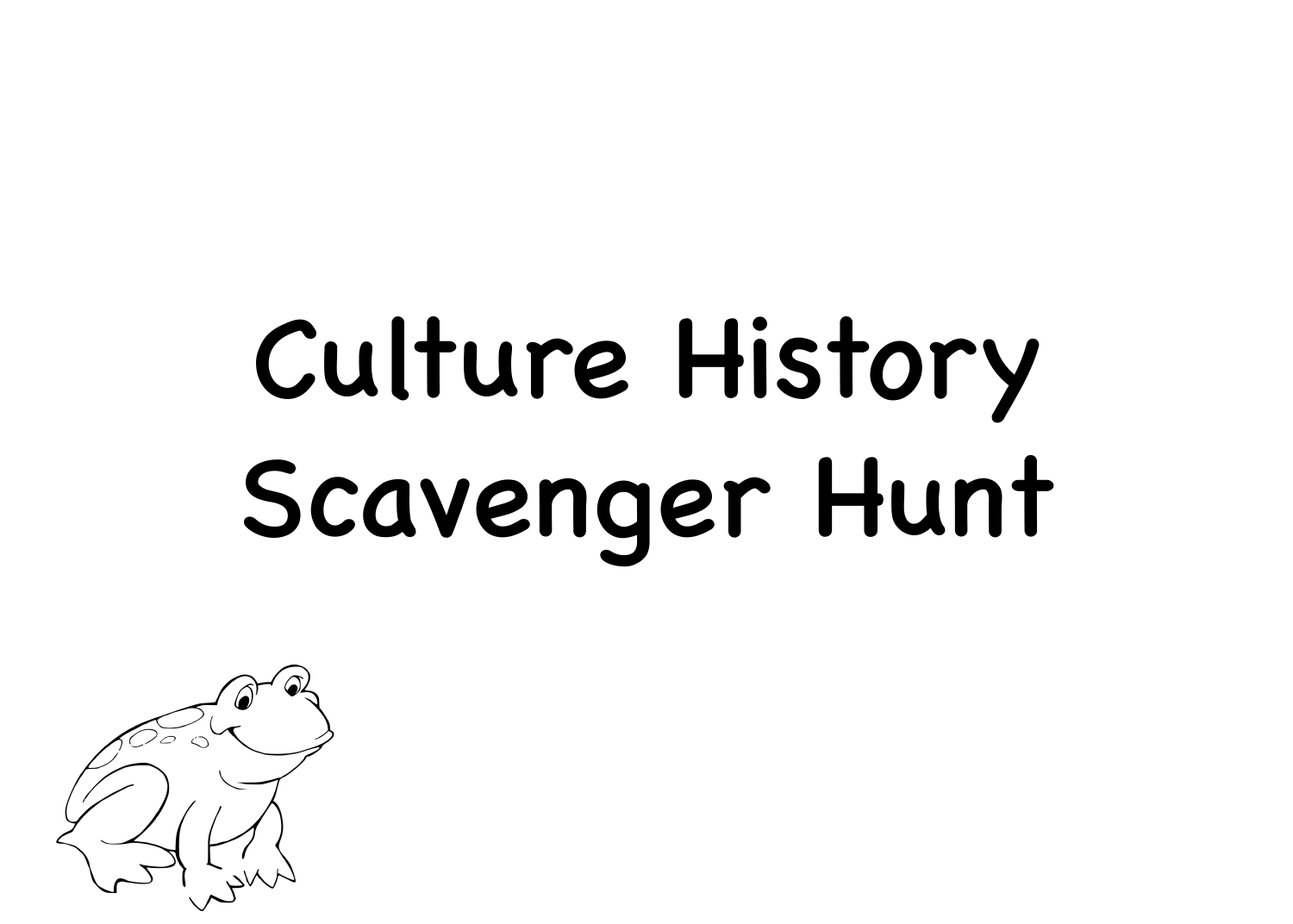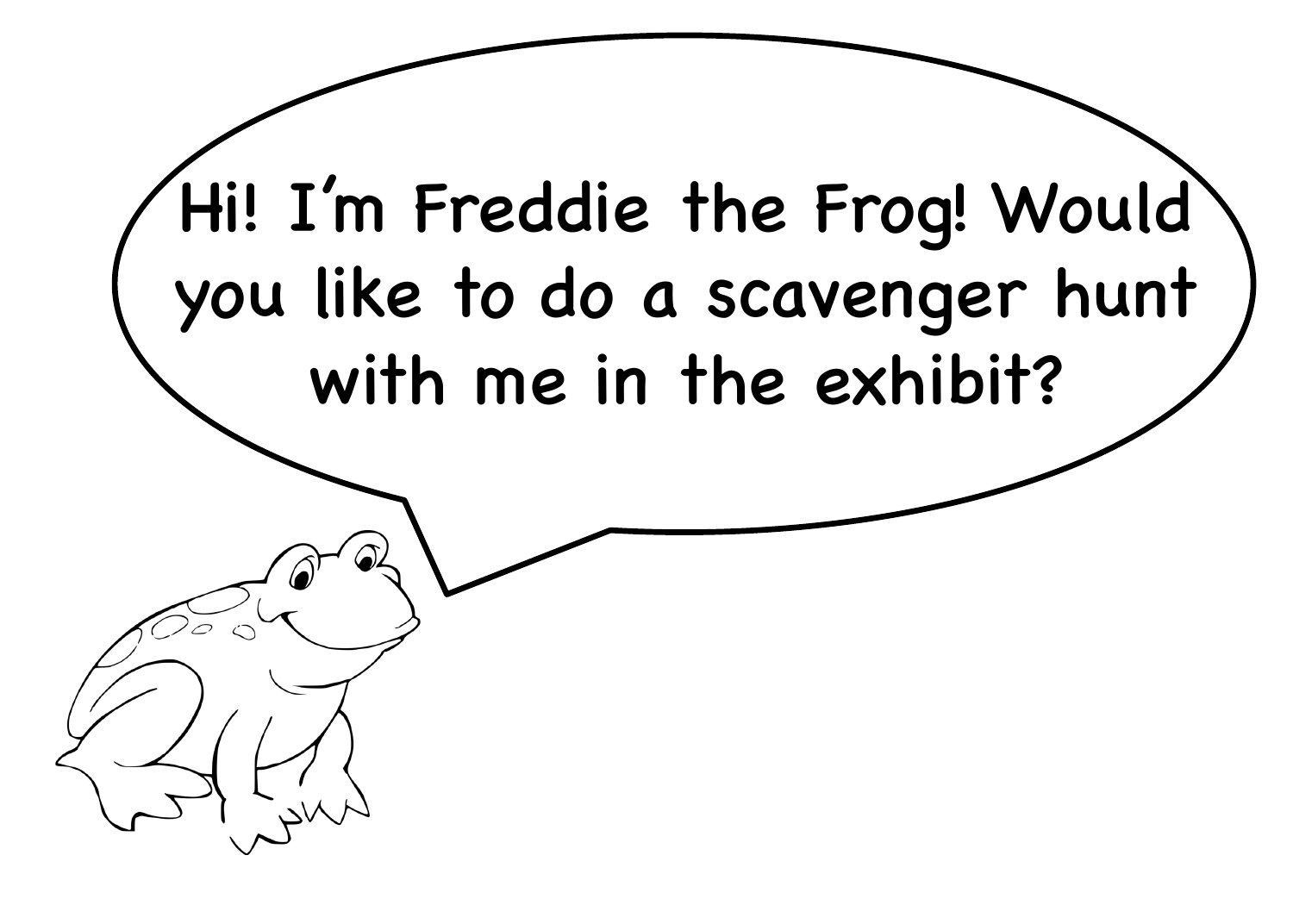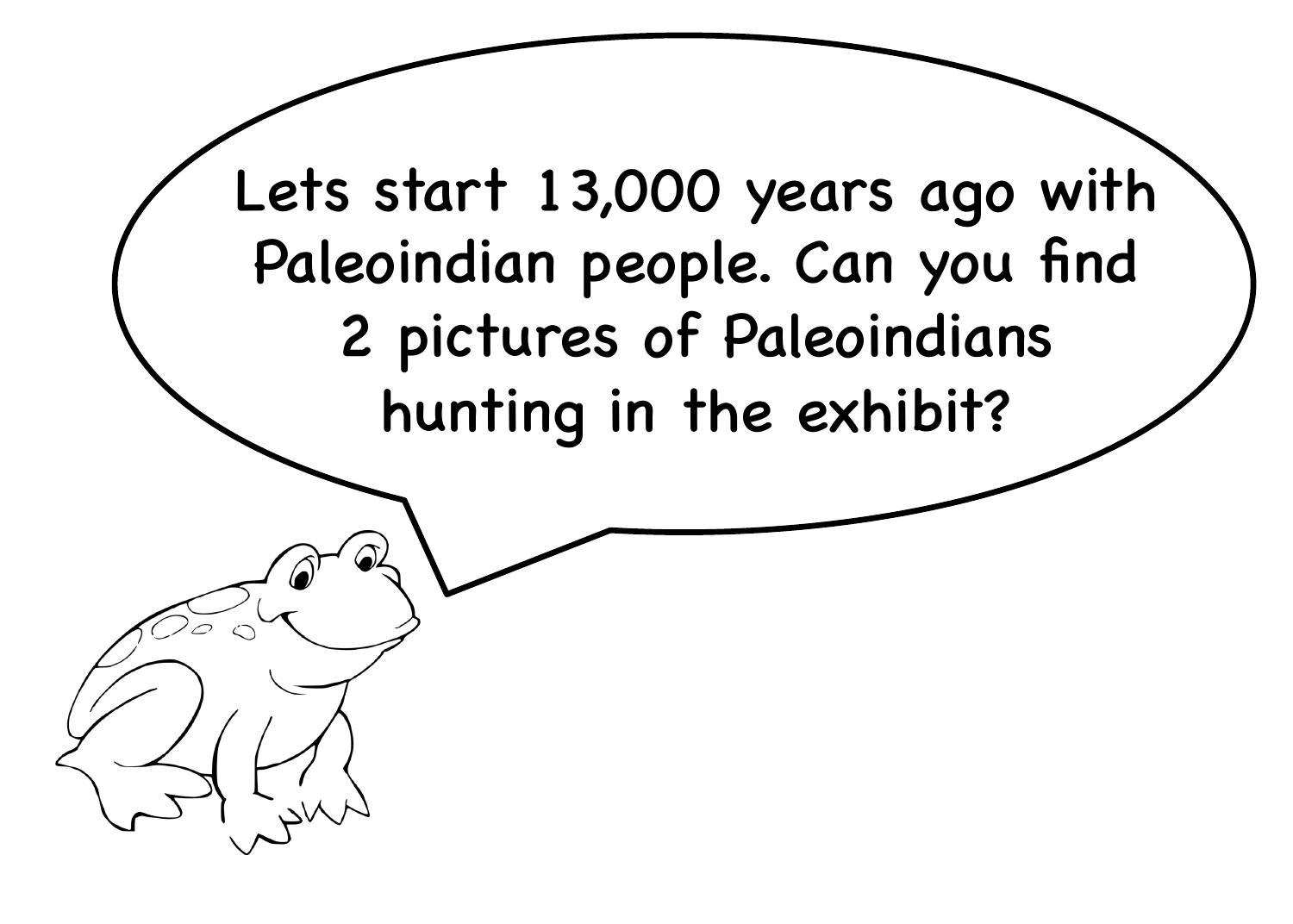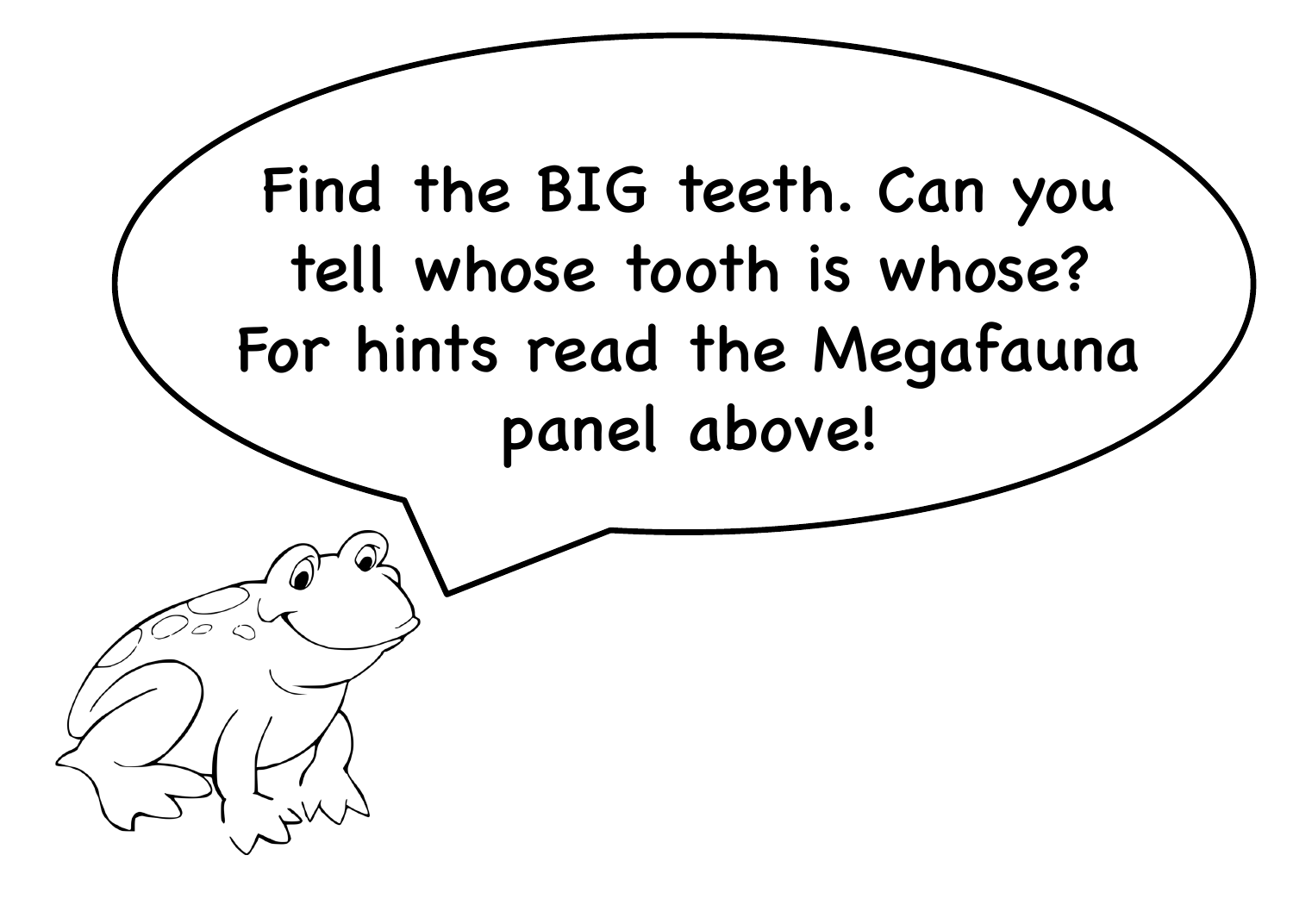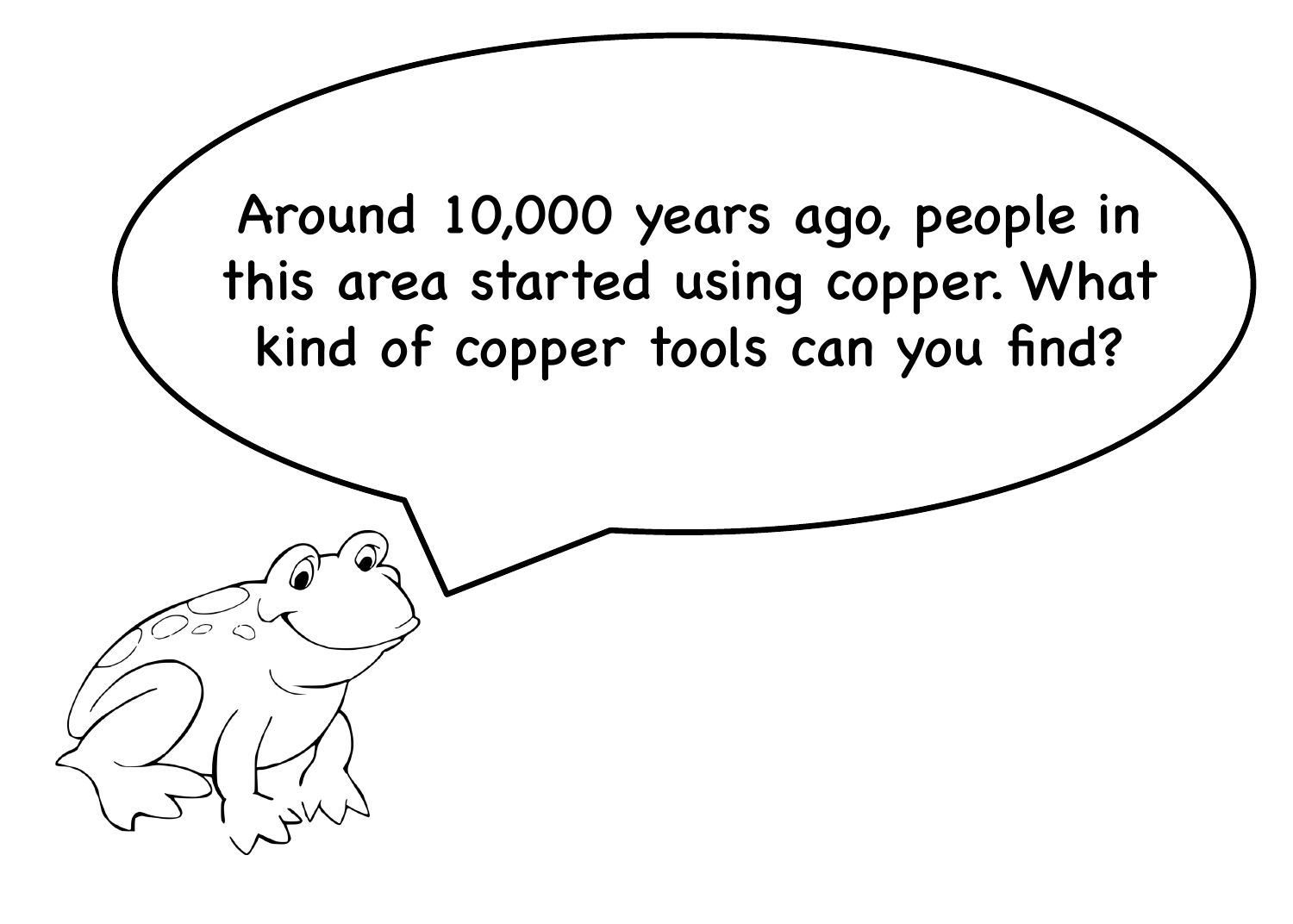![](_page_6_Picture_0.jpeg)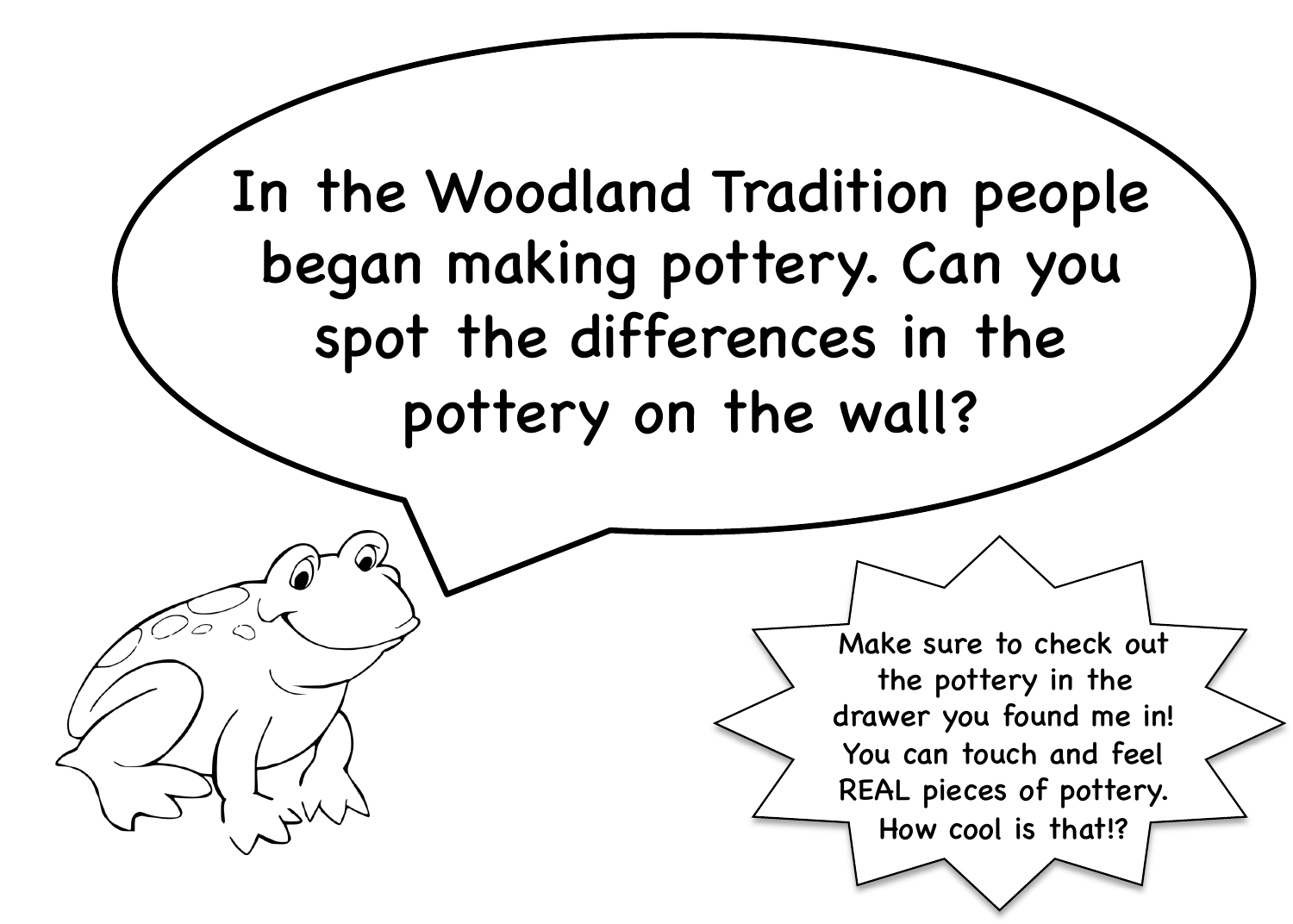![](_page_7_Picture_0.jpeg)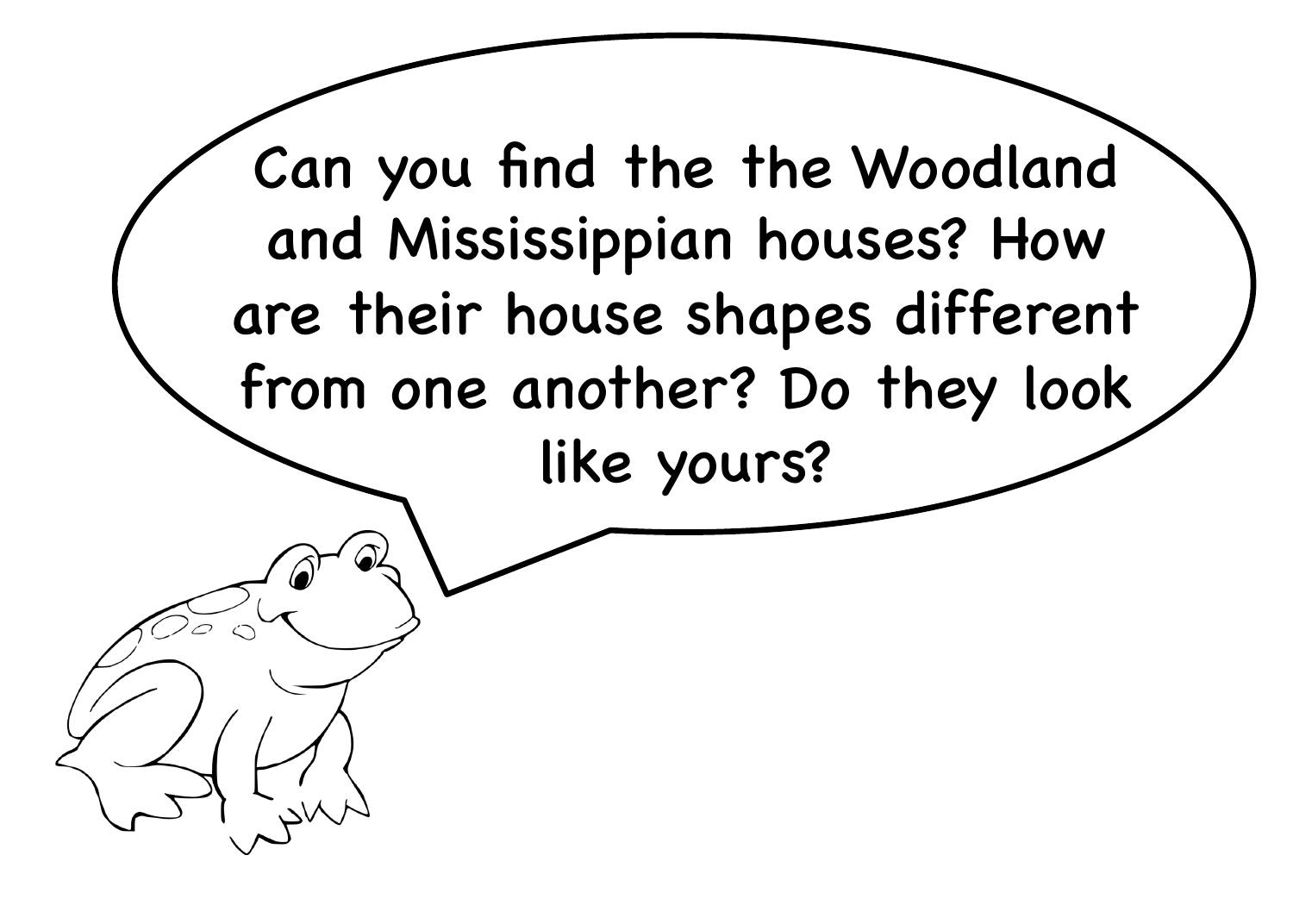![](_page_8_Picture_0.jpeg)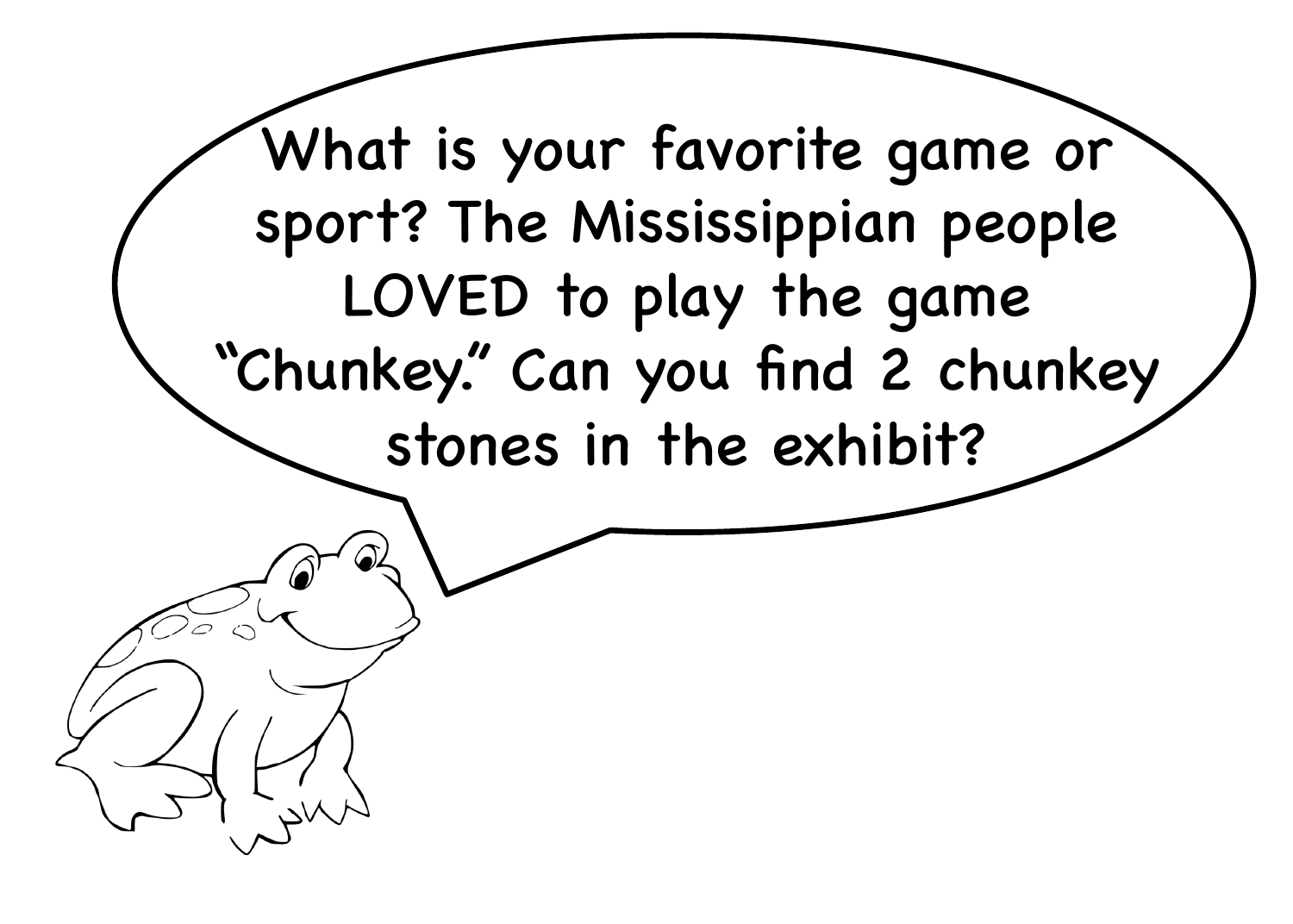The Mississippians and Oneota people were the first farmers. What kinds of foods did they farm? Do you eat those foods today?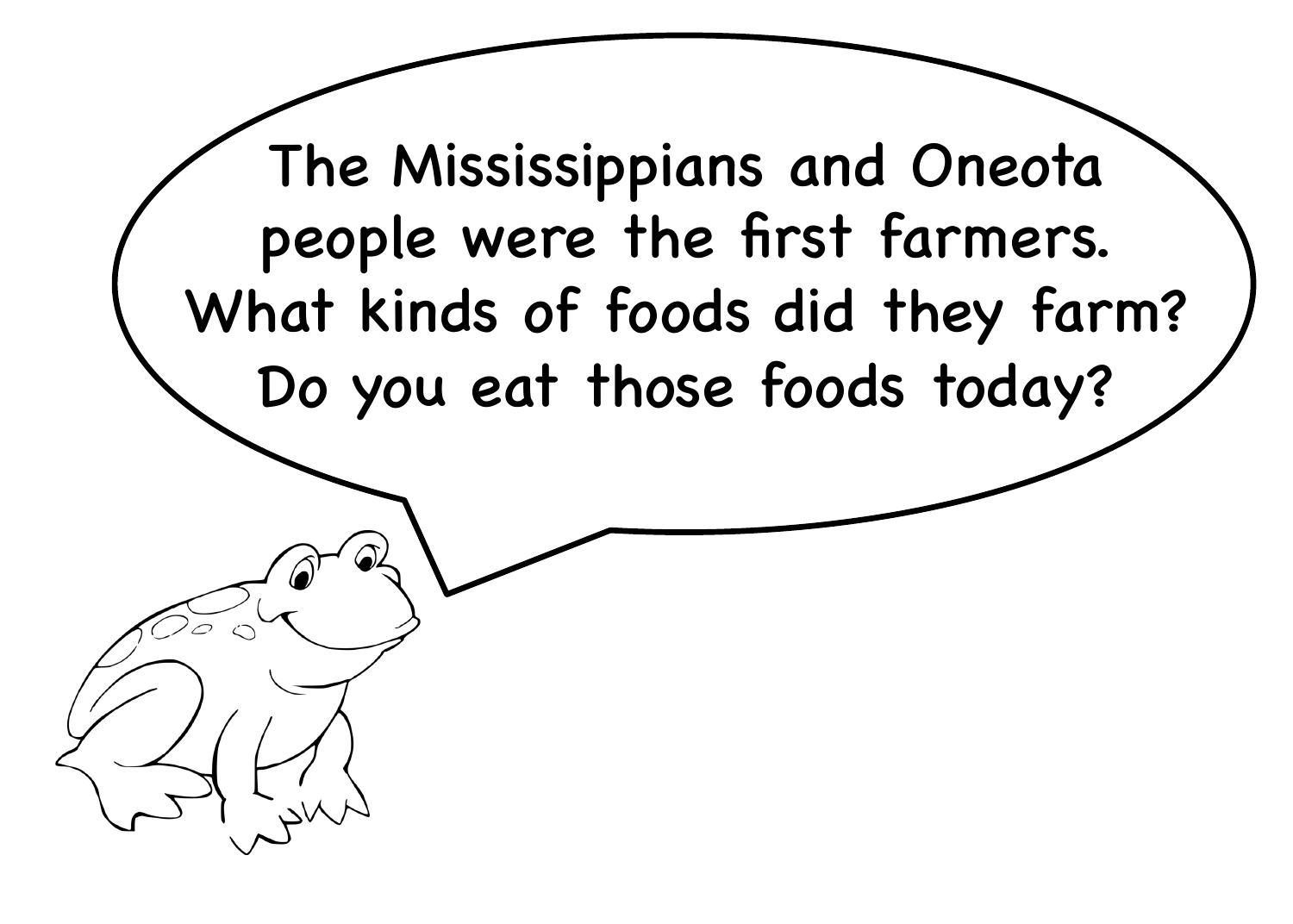![](_page_10_Picture_0.jpeg)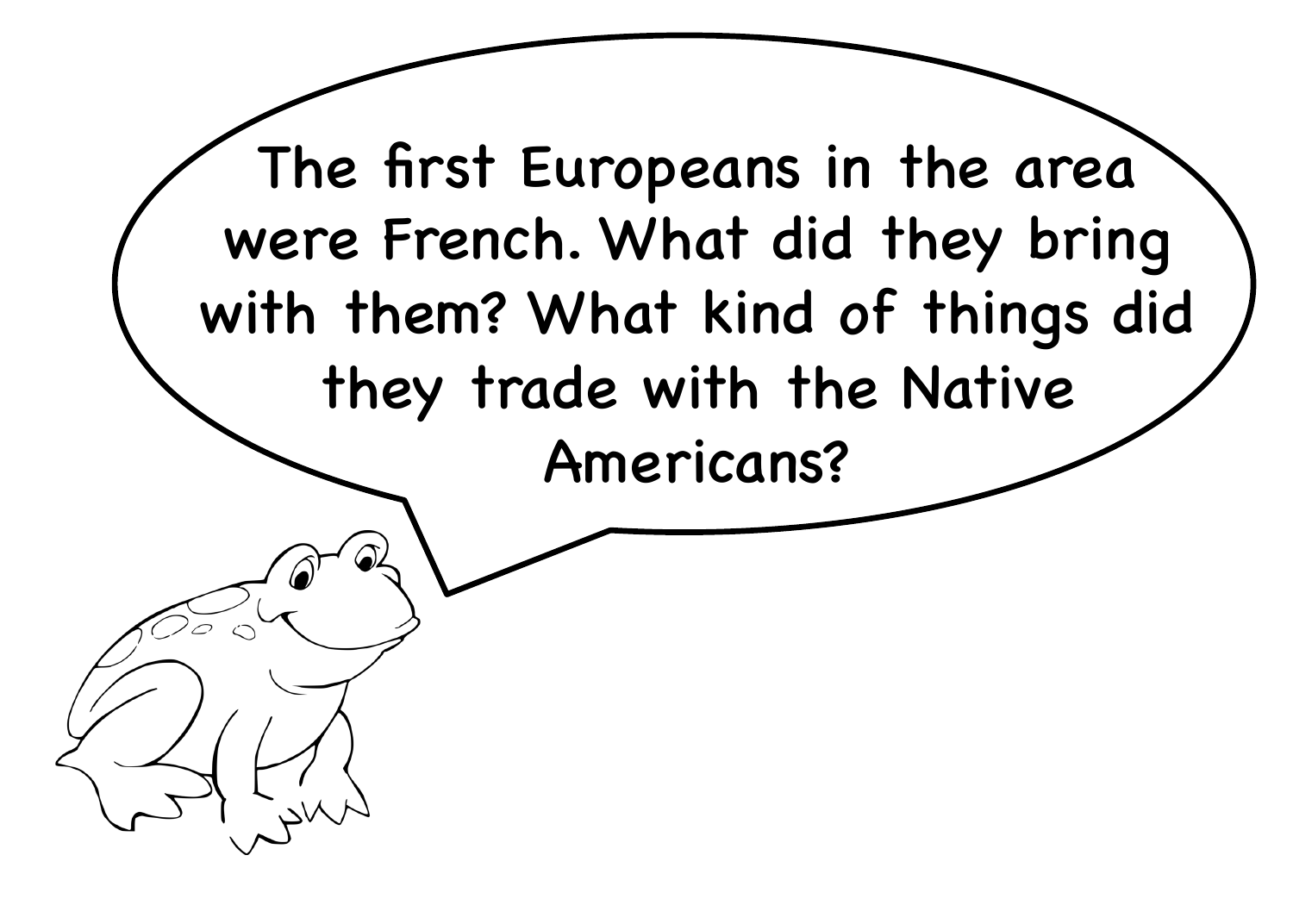![](_page_11_Picture_0.jpeg)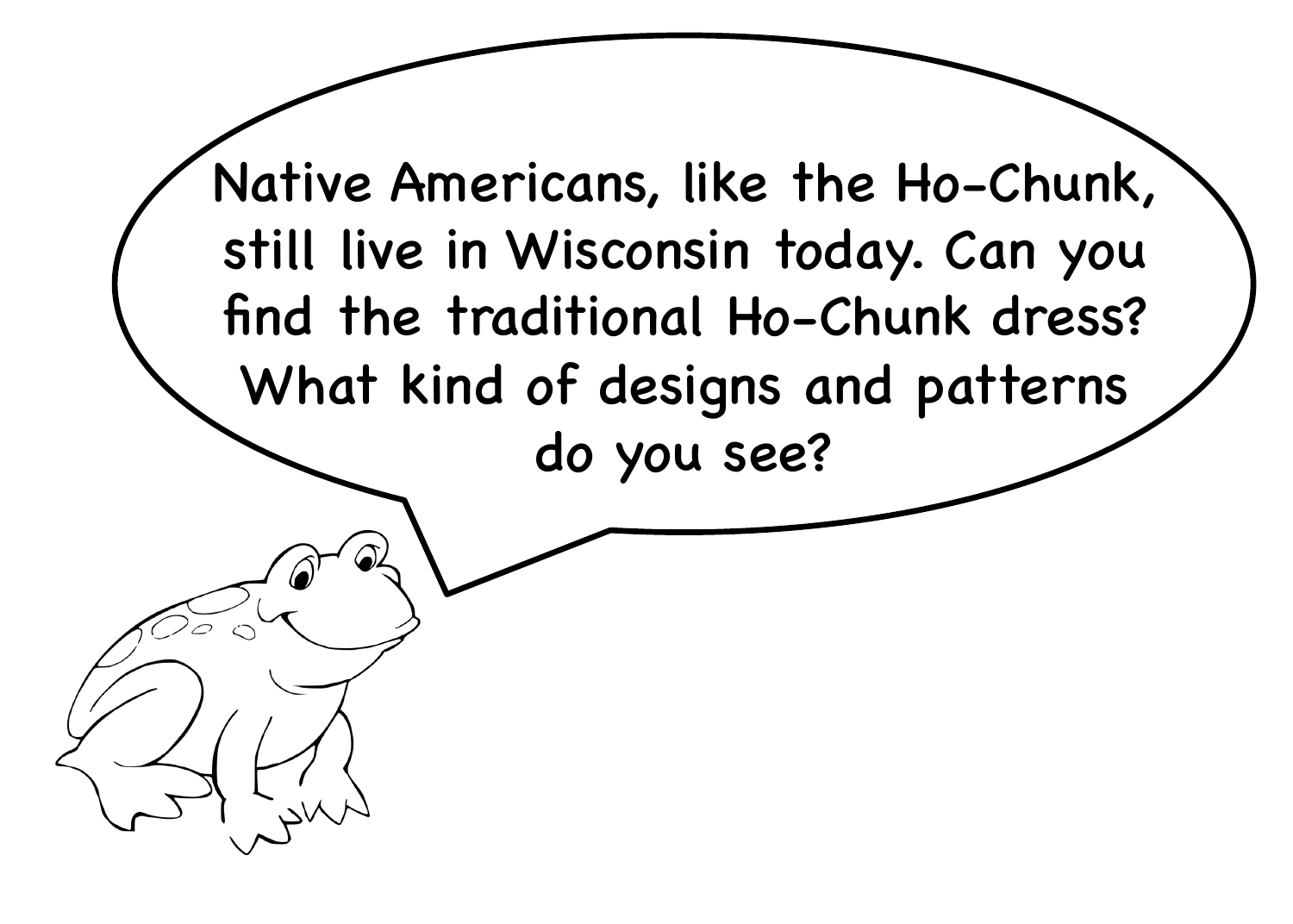![](_page_12_Picture_0.jpeg)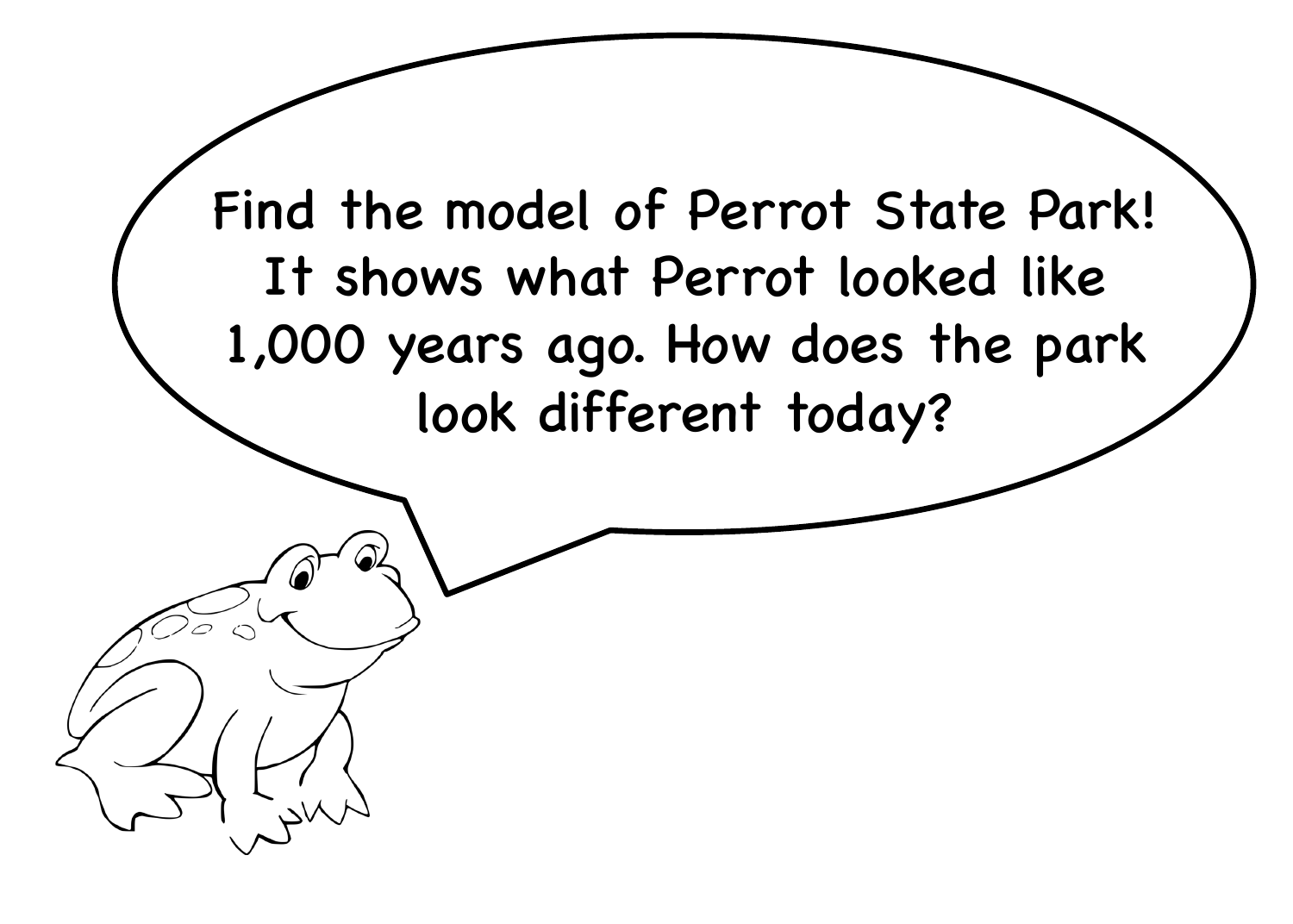![](_page_13_Picture_0.jpeg)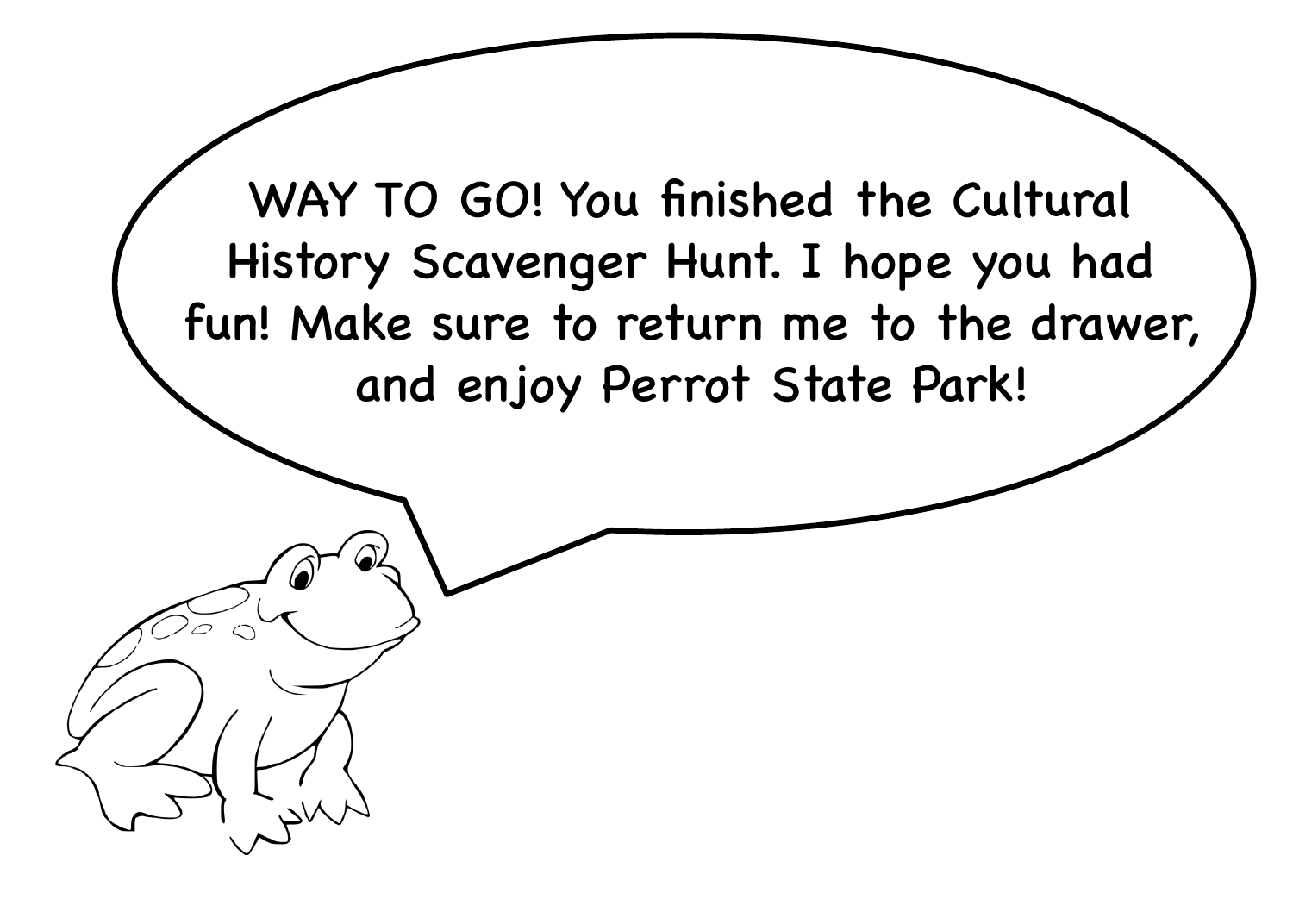## Perrot State Park Scavenger Hunt

![](_page_14_Picture_1.jpeg)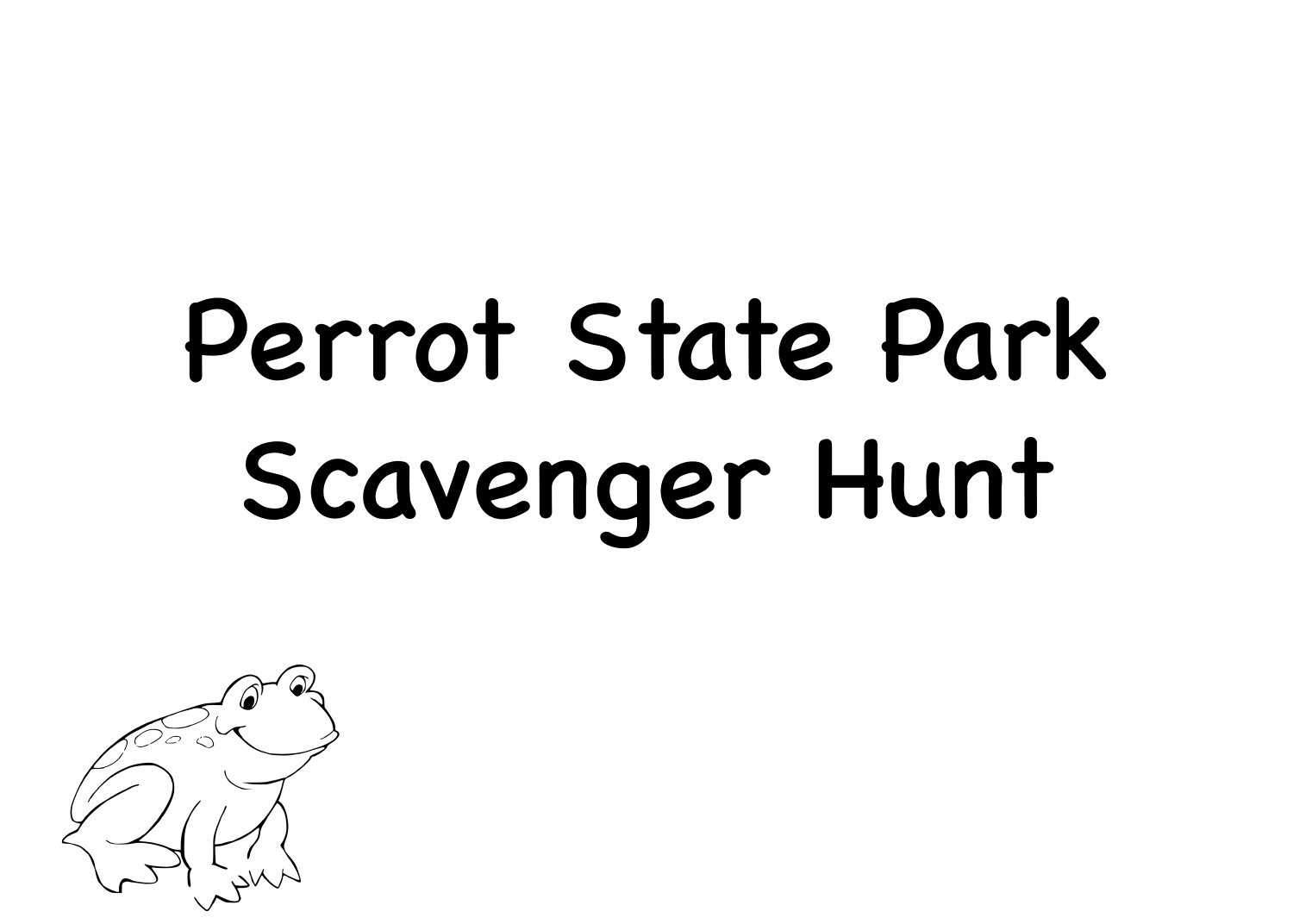![](_page_15_Picture_0.jpeg)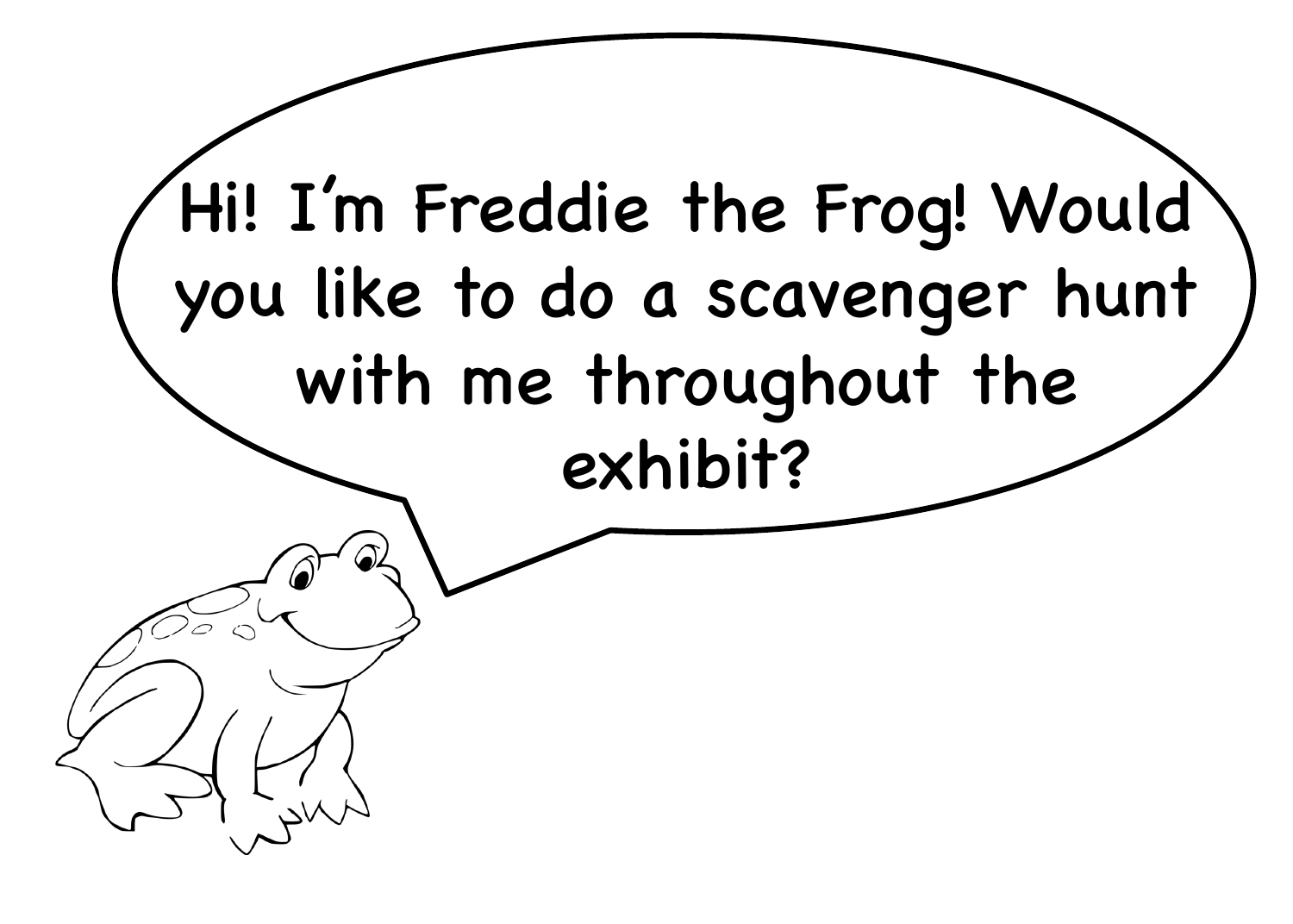![](_page_16_Picture_0.jpeg)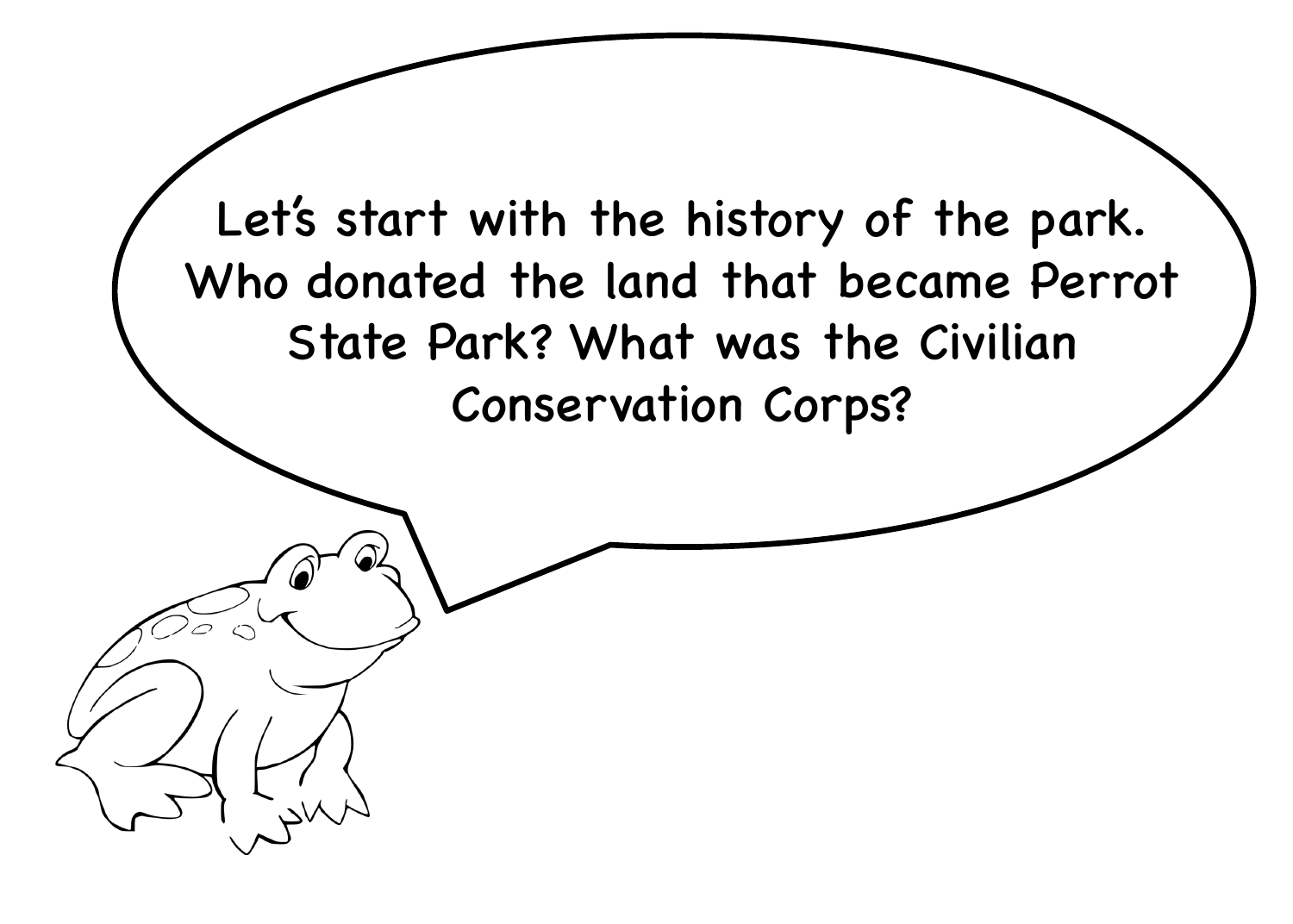![](_page_17_Picture_0.jpeg)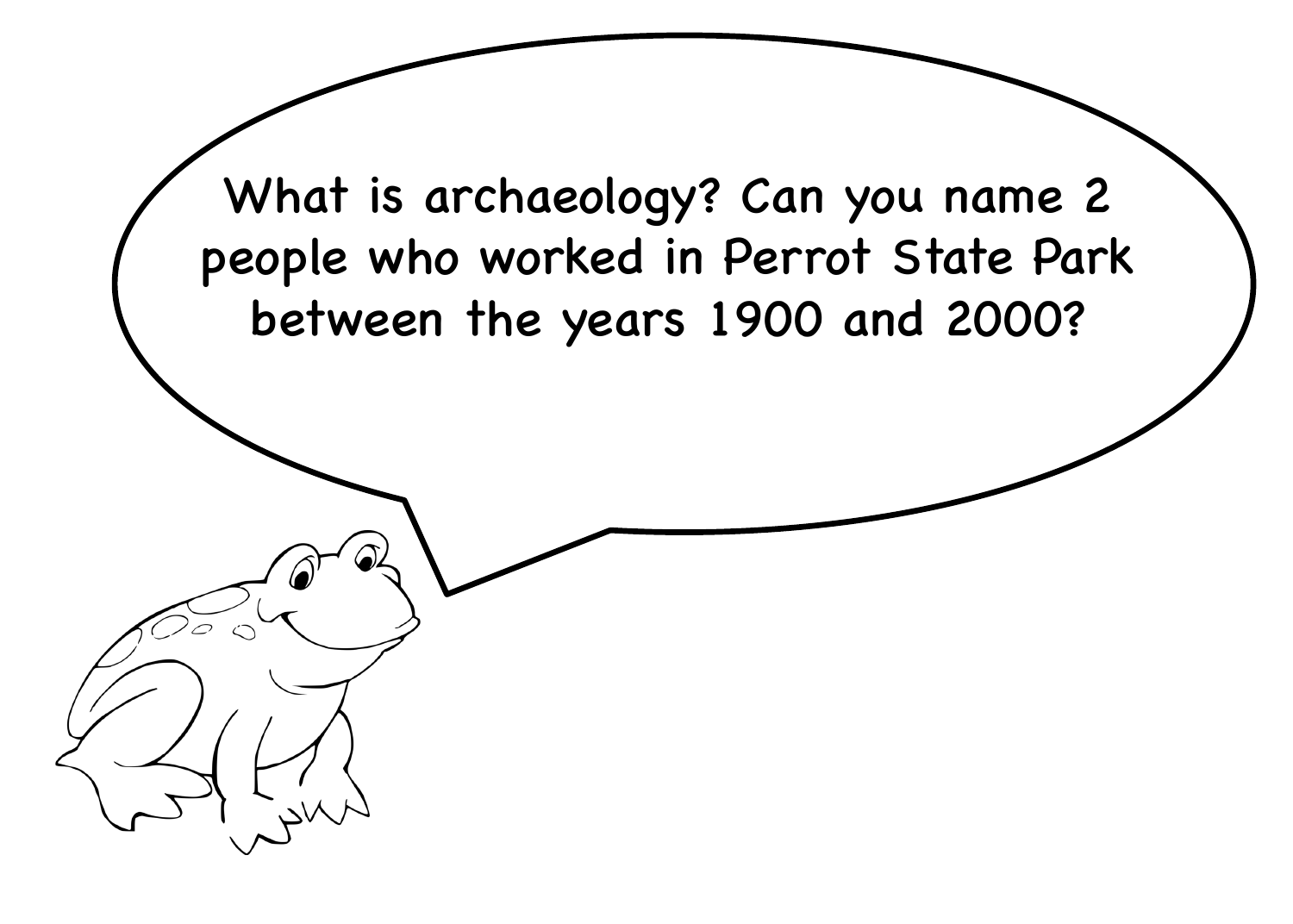Do you see the model of rock art? You shouldn't touch real rock art, but inside the drawer you found me in there is a replica you CAN touch. Check it out!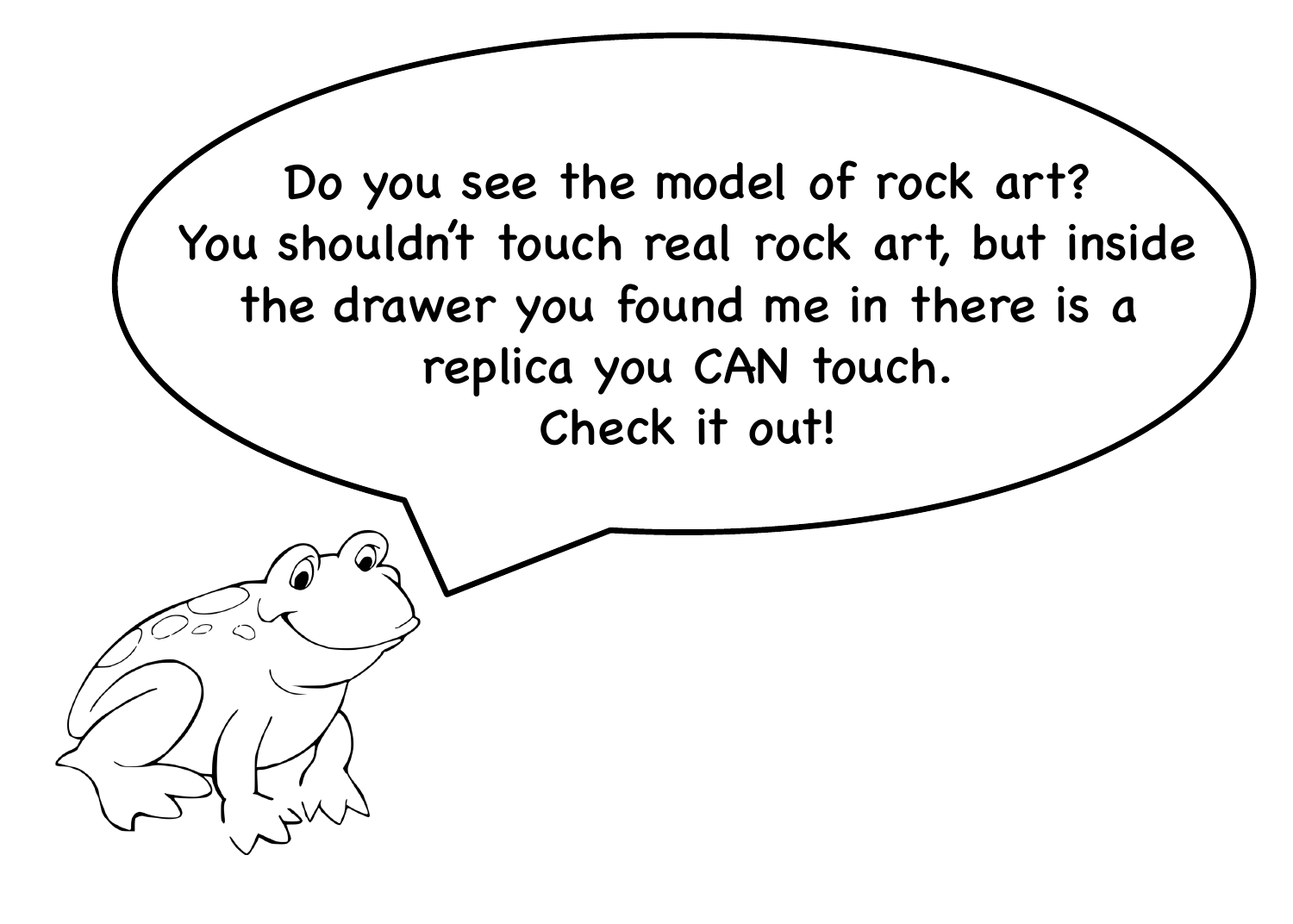Perrot State Park encourages exploration, discovery, and preservation. What activities listed on the "Perrot State Park" panel have you done?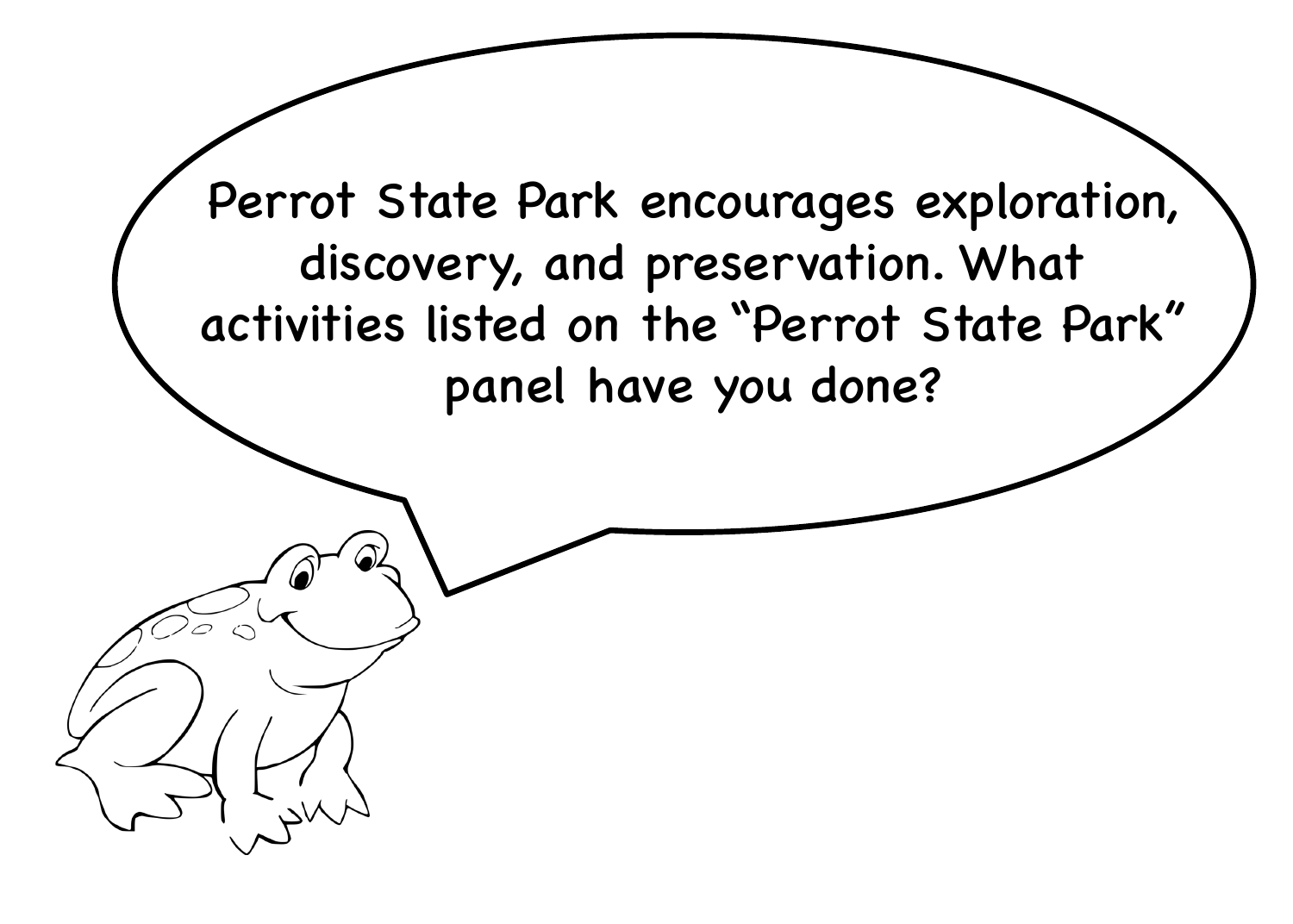![](_page_20_Picture_0.jpeg)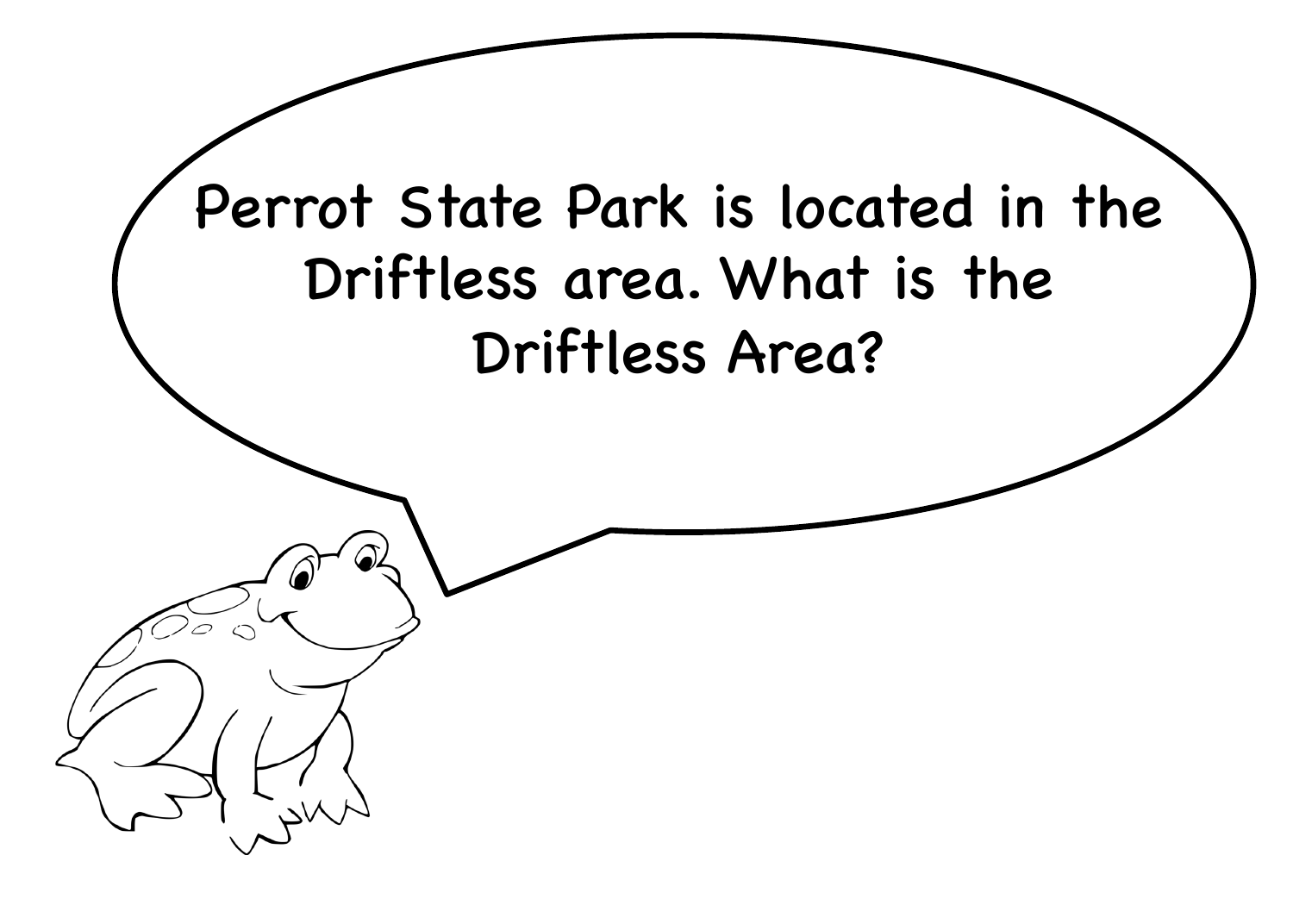![](_page_21_Picture_0.jpeg)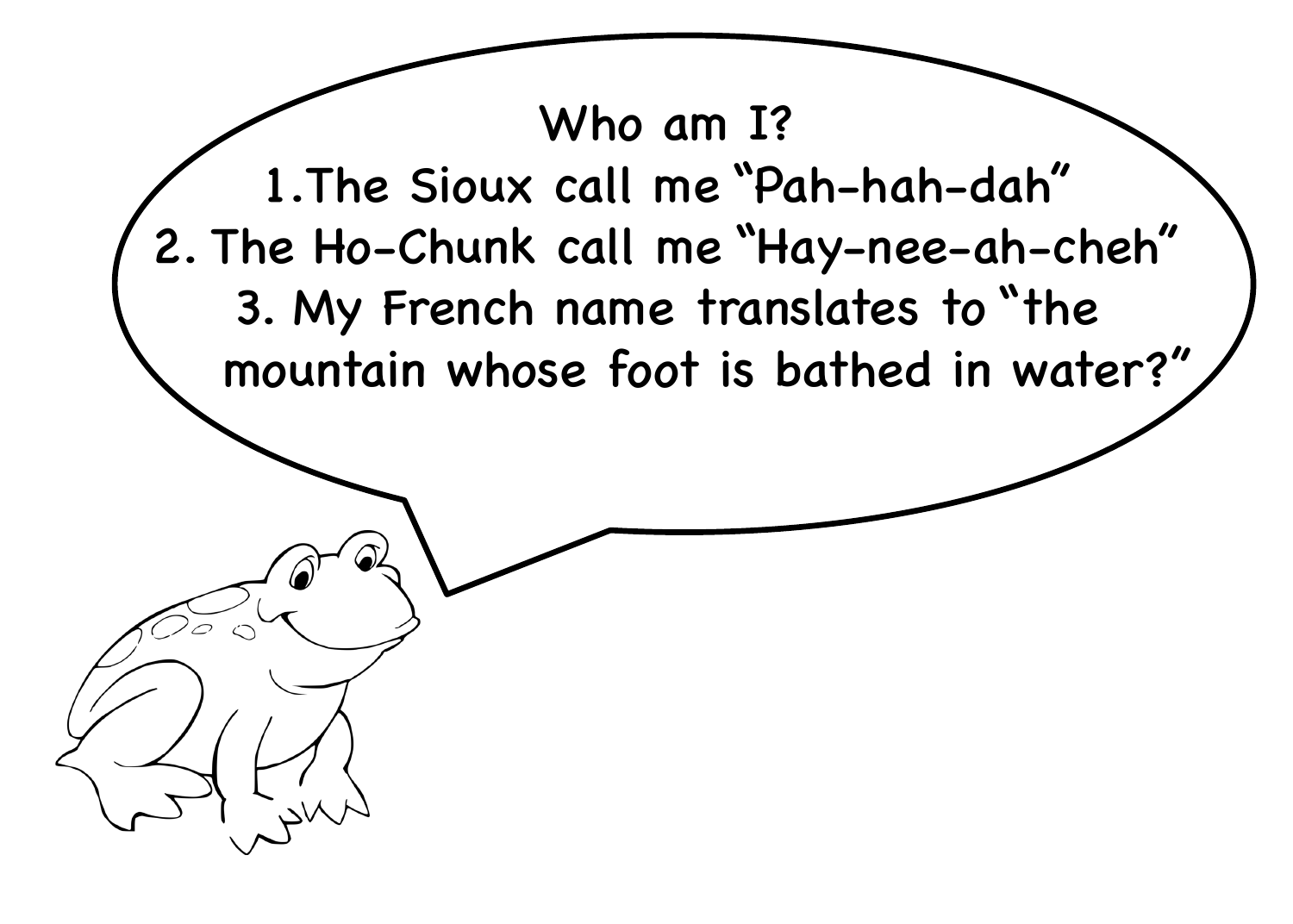![](_page_22_Picture_0.jpeg)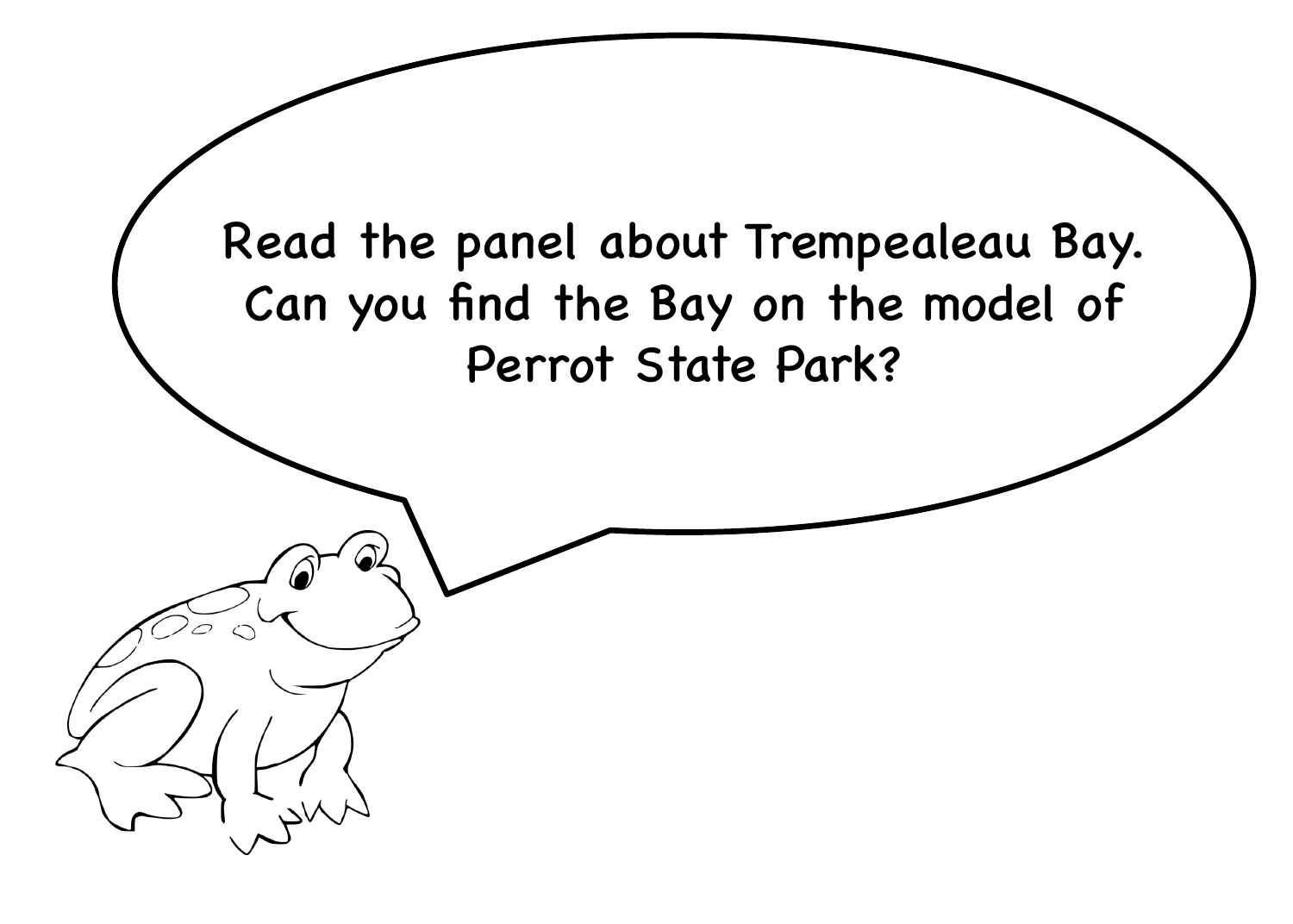Can you name 3 animals and plants on the "Web of Life" panel? Which are your favorites? Have you seen them in Perrot?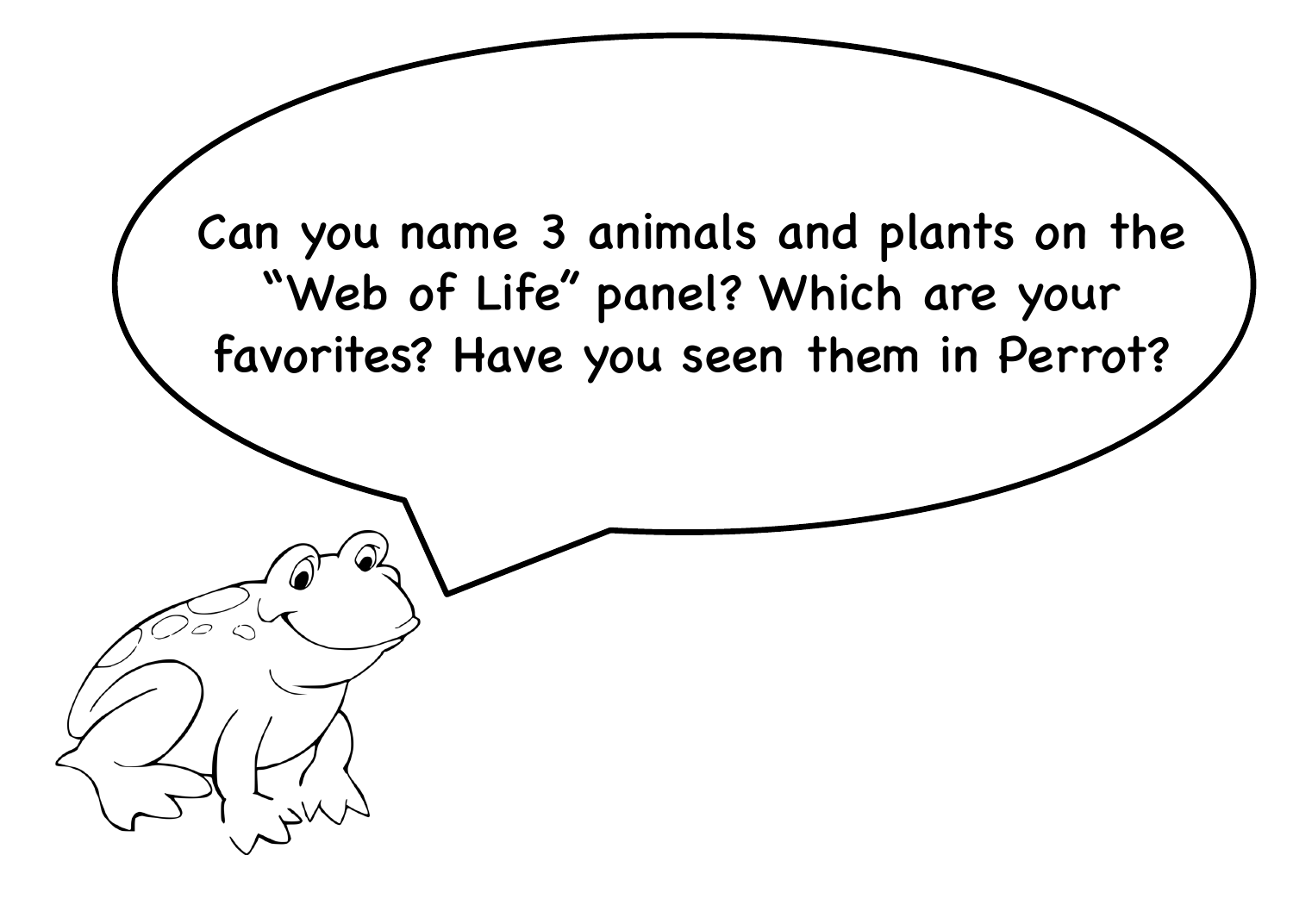![](_page_24_Picture_0.jpeg)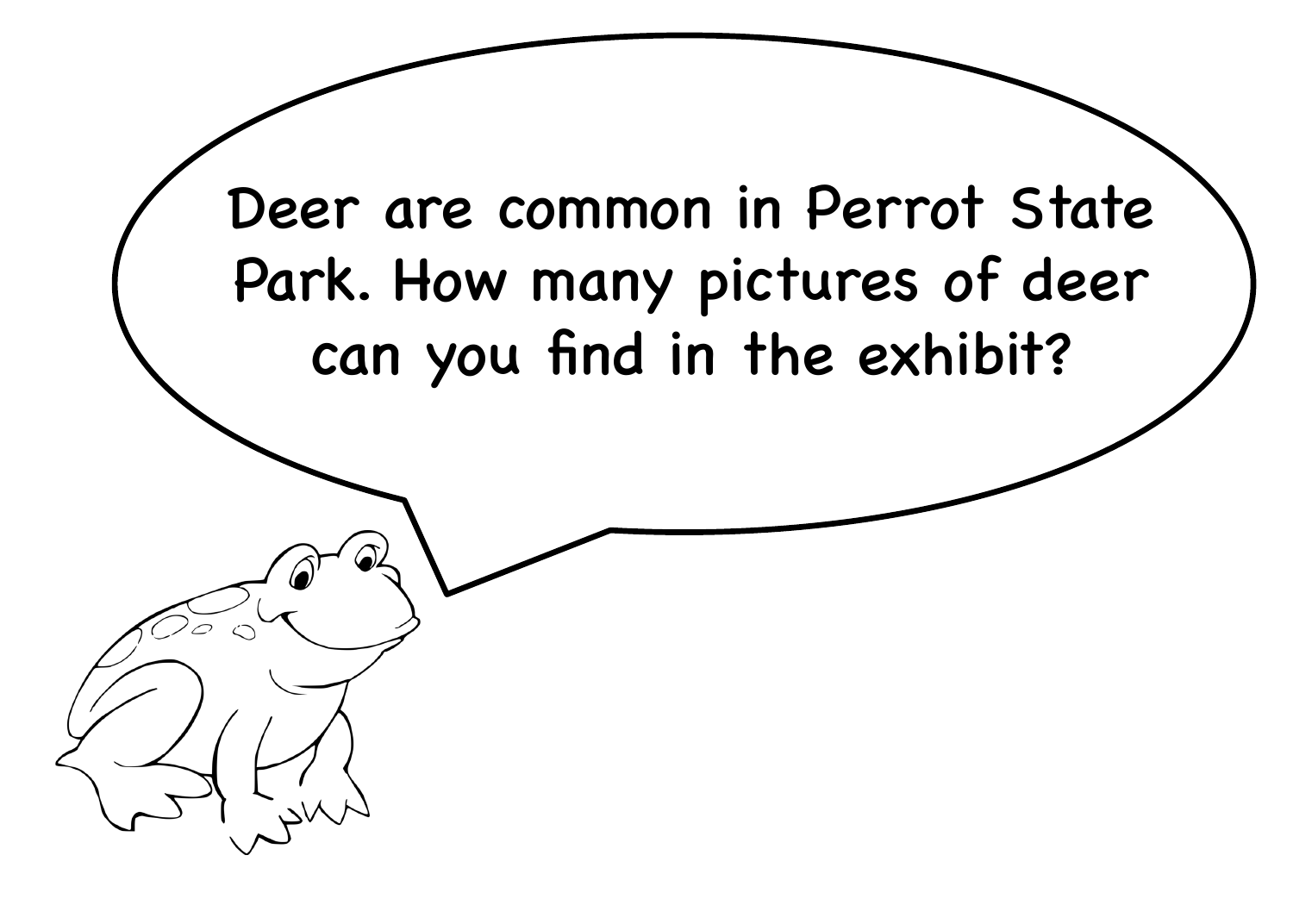![](_page_25_Picture_0.jpeg)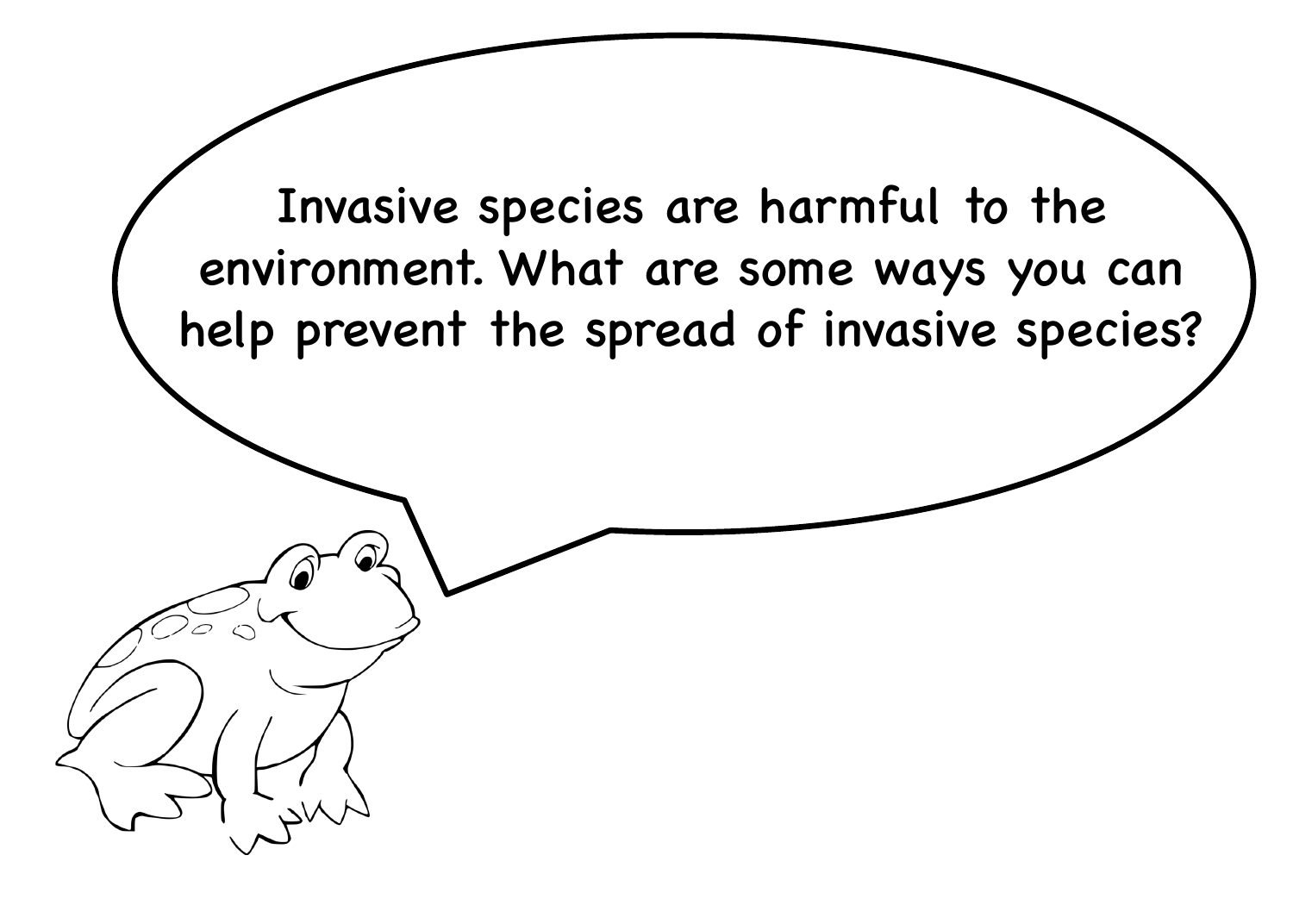![](_page_26_Picture_0.jpeg)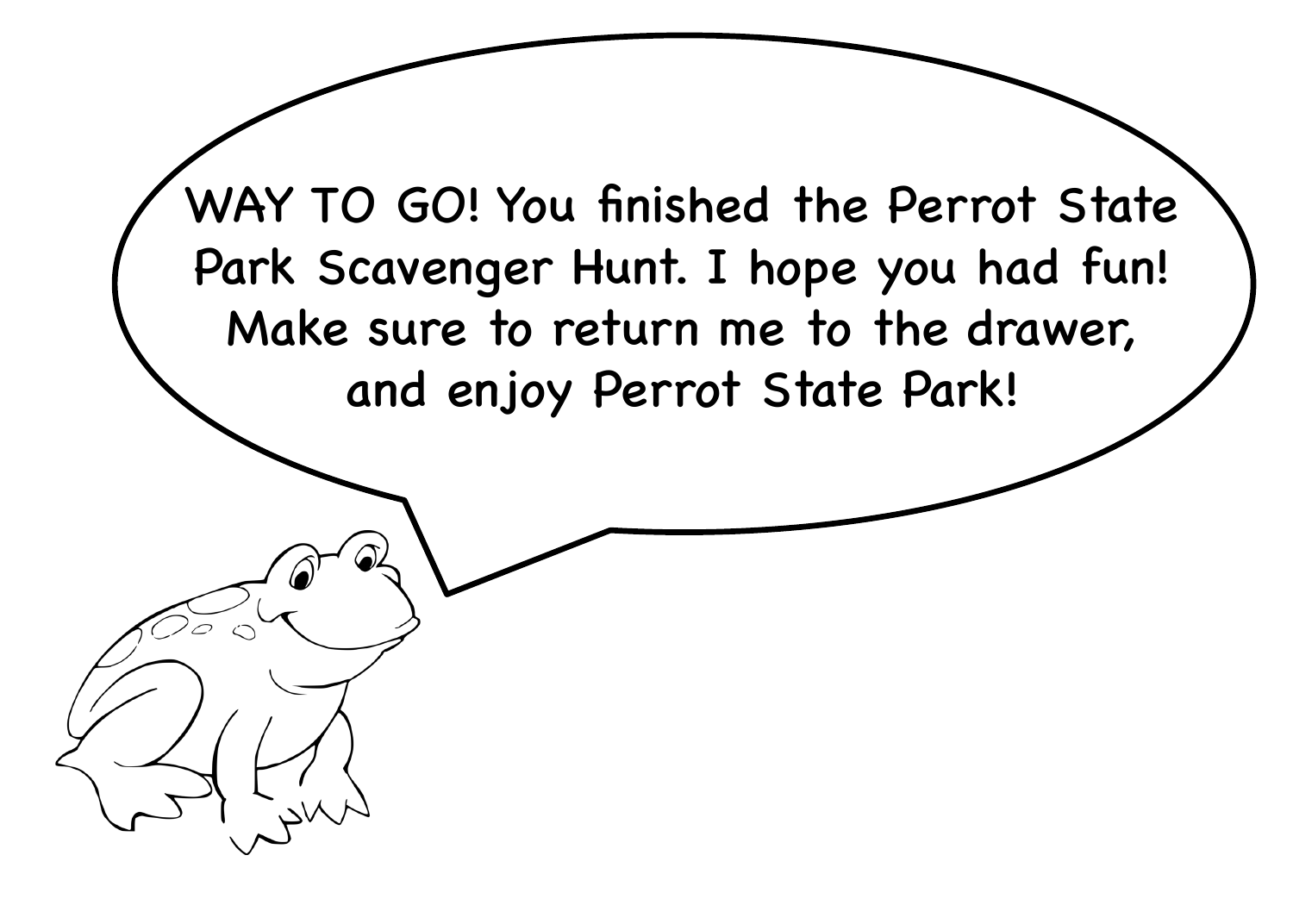| Name:                                                                                                                                                                                                            |                                                                          |
|------------------------------------------------------------------------------------------------------------------------------------------------------------------------------------------------------------------|--------------------------------------------------------------------------|
| Explore Perrot State Park, Past and Present!                                                                                                                                                                     |                                                                          |
| Discover the Perrot State Park Nature Exhibit with the help of<br>Freddie the Frog!<br>1. What is archaeology?<br>Hint: Look at the "Process of Archaeology" flip-ups!                                           | Hi I'm Freddie!<br>Follow me around<br>the exhibit for<br>helpful hints! |
| 2. What tools do archaeologists use? Circle the correct ones!<br>Screwdriver<br>Shovel<br>Trowel<br>Hammer<br>3. Compare all of the types of houses you see in the exhibit. What do they look like? Can you draw | <b>Sifting Screen</b>                                                    |
| what your house looks like in the box below?<br>Hint: Find the panels about the Paleoindian, Archaic, Woodland, Mississippian &<br><b>Oneota Traditions.</b>                                                     |                                                                          |
|                                                                                                                                                                                                                  |                                                                          |

4. What are the three types of Native American mounds? What do they look like?

5. Take a look at Native American dress hanging on the wall. When and where do Native Americans, such as the Ho-Chunk, wear regalia like this?

\_\_\_\_\_\_\_\_\_\_\_\_\_\_\_\_\_\_\_\_\_\_\_\_\_\_\_\_\_\_\_\_\_\_\_\_\_\_\_\_\_\_\_\_\_\_\_\_

\_\_\_\_\_\_\_\_\_\_\_\_\_\_\_\_\_\_\_\_\_\_\_\_\_\_\_\_\_\_\_\_\_\_\_\_\_\_\_\_\_\_\_\_\_\_\_\_

\_\_\_\_\_\_\_\_\_\_\_\_\_\_\_\_\_\_\_\_\_\_\_\_\_\_\_\_\_\_\_\_\_\_\_\_\_\_\_\_\_\_\_\_\_\_\_\_

 $\_$  , and the set of the set of the set of the set of the set of the set of the set of the set of the set of the set of the set of the set of the set of the set of the set of the set of the set of the set of the set of th

\_\_\_\_\_\_\_\_\_\_\_\_\_\_\_\_\_\_\_\_\_\_\_\_\_\_\_\_\_\_\_\_\_\_\_\_\_\_\_\_\_\_\_\_\_\_\_\_\_\_\_\_\_\_\_\_\_\_\_\_\_\_\_\_\_\_\_

 $\_$  , and the set of the set of the set of the set of the set of the set of the set of the set of the set of the set of the set of the set of the set of the set of the set of the set of the set of the set of the set of th

Regalia is traditional clothing worn by Native Americans. Patterns often have special meaning to their wearer.